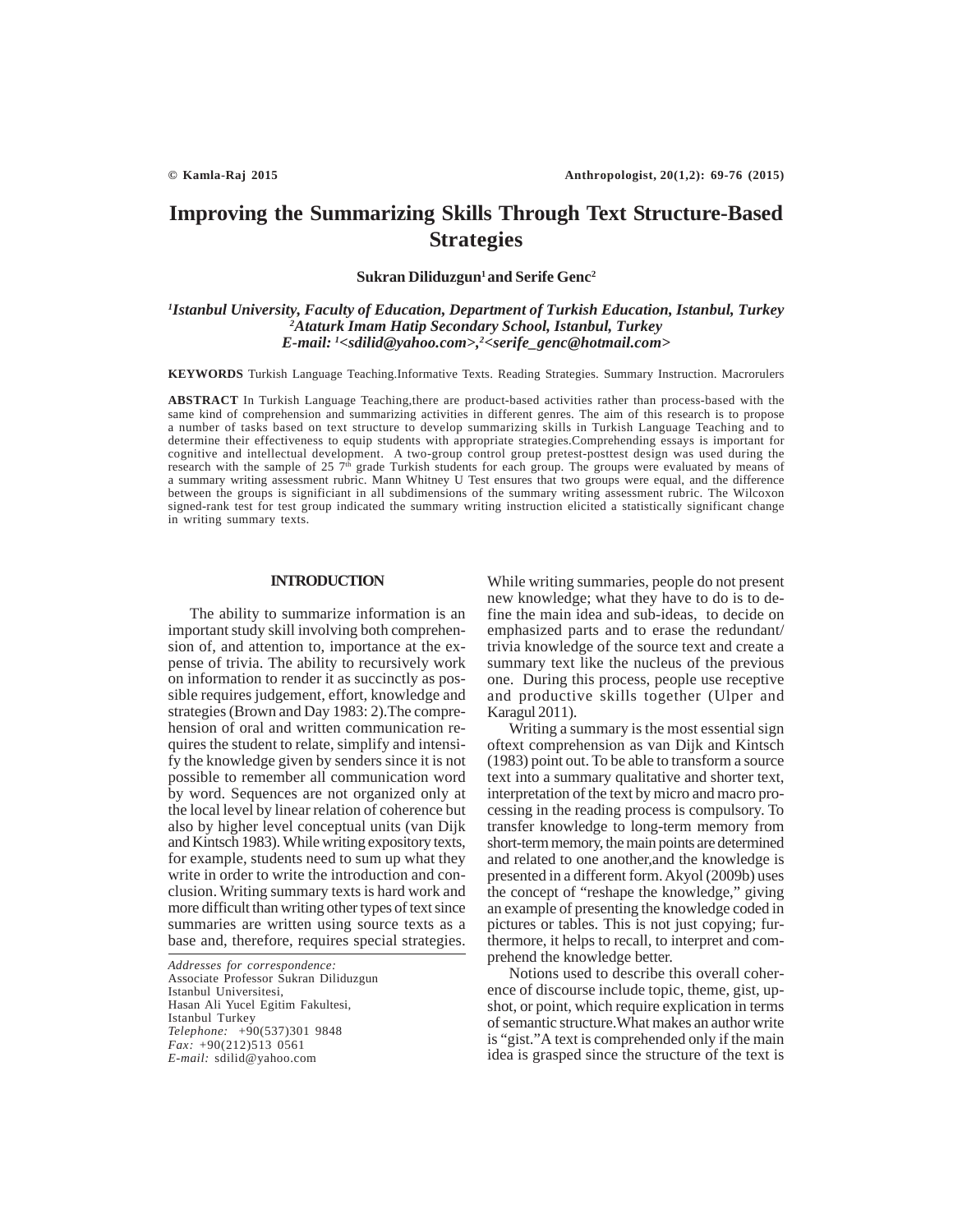composed by expanding, explaining and enriching this idea with other ideas/facts/events (Ozdemir 2000). Linguistics, semantics of discourse, and macrostructures are defined by macrorulers, which is a fundamental principle of both linguistic and logical semantics that the interpretation of certain units be defined in terms of the interpretation of their constituent parts (van Dijk and Kintsch 1983): Deletion, Generalization, Construction.

Macrorulers require cognitive processes which provide distinguishing, associating, classifying and sequencing the concepts/events in the text to analyse the semantic structure of the text. Determining the rhetorical structure of the text means determining main points, which are the basic compenents of summary texts (Yagcioglu 1998).To write a brief and condensed form of a textsome text organizing principles should be taken into consideration (Grabe 1997): 1. Texts are hierarchically organized; 2. Readers tend to focus on and remember information at higher levels in the text hierarchy; 3. Top-level structural information influences comprehension and recall; 4. Better students recognize and use toplevel structuring to assist recall and comprehension; 5. Top-level structuring can be taught so that students will recognize this aspect of texts and use it to assist in their own comprehension.

Activites to improve summarizing skills should begin with reading activities to analyse text structure, rhetorical or semantic, and continue with the activities to perceive and practice the form and content of summary texts.The research in the field points out that there is a focus on "product" rather than "process" in the activities and evaluation of summary instruction, and the difficulty of summary writing results from the lack of strategic skills (Idris et al. 2011). Students are not capable of determining/rewiriting topic sentences or generalizing/constructing (Cikrikci 2004), or using summarizing strategies such as finding a new title, including main points/supporting sentences in summary texts and writing with their own words (Ulper and Yazici 2010).

These problems in Turkish Language Teaching arise from the fact that specific summarizing skills are not stated in the Turkish Language Teaching Programme (Milli Egitim Bakanligi (MEB) 2006) and there are not enough activites to help students gain summarizing strategies. In Turkish text books there are product-based rather than process-based activities such as "summarizing the text using one's own notes taken while reading or listening,"or "reading by summarizing" activities during which the teacher writes" WH questions" or questions like, "What is told in the introduction, development and conclusion parts of the text?" on the board to be answered while reading the text. It is not possible for students to determine macropropositions using macrorulers with these kinds of activities.

There are five basic expository text types that people encounter in life: Description, sequence, problem-solution, reason-result and comparison (Dollins 2012). Akyol (2006) classifies informative texts in five main similar headings asdefinition, chronological order, comparison and contrast, problem-solution and reason-result. Gunay (2013) points out that a classification/definition is not always made on the same referent in determining informative text type, which is expository and aims to give information, and that all literary texts are more or less informative. Literature is a science which gets to some comments and judgements after research and examination of literary texts and composers (Unlu 2012). Informative texts can be narrative, expository, argumentative, descriptive or rhetorical text types. Essays are also regarded as a genre of informative text types and are proved to be a type of discourse with the problems in different fields (art, culture, society) (Gunay 2013). Atabas (2013: 673) also points out Belge's words that "In my opinion, essay must be regarded not as a kind of literature but a type of discourse." As Ozdemir (2012: 283) stated, "Essays also teach some facts, while they amuse and help readers have a nice time, however they are not aware of this."

According to Adali (2003), essays have an inner logic which constitutes the structure composed of listed ideas, and this logic is determined by their theme and message, as Belge thinks that the structure and form of an essay are determined by the quality of the fact they concern (Atabas 2013). The inner logic can be reason-result, from general to specific or vice versa, from simple to complex, etc. Naturally, authors choose one or more of them to express their ideas. Essays being a collection of different ideas on the same topic always contain subjective judgements of senders, as authors present the information in a subjective way with their emotions and ideas, not as a scientific fact, although they are somewhat informative.Therefore, essays are outputs of individuation. Nevertheless, authors ought to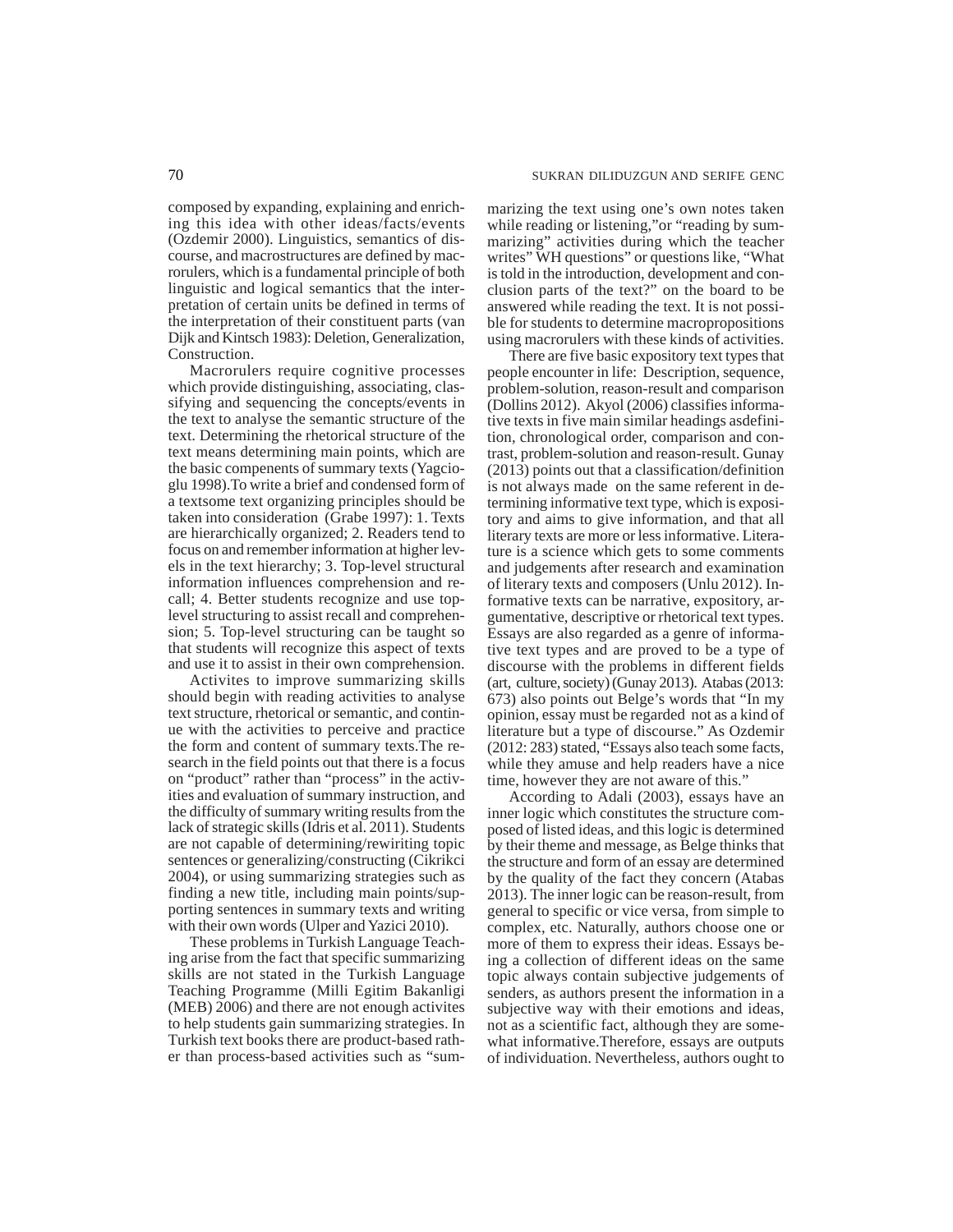be equipped in a scientific context. Doctrines, facts, sicentific findings and documentaries are means of verification for essays.The analyses of essays contribute to analysis of all kinds of discourse; meanwhile,writing essays enriches people's scopes of thinking.To identify essays as a genre is important for people's intellectual and cognitive development as they internalize critical evaluation of the world from the view point of authors.

Essayists, being masters of language, use words within all their semantic possibilities. To be understandable they generate a new language beyond the colloquial usage but with stylistic features.While summarizing, it is necessary to prompt metacognitive processes to uncode this language beside the schematic structures of texts and to determine messages to express with other words.

Writing qualitative summary texts seems not to be possible without dividing texts into meaningful parts, generalizing notions / events which are related to one another, and expressing them in different words, deleting unimportant parts in the context of text type. As Grabe (1997: 3) cited from Pearson and Fielding (1991), any sort of systematic attention to clues that reveal how the authors attempt to relate ideas to one another or any sort of systematic attempt to impose structure upon a text, especially in some sort of visual re-representation of the relationship among key ideas, facilitates comprehension as well as both short-term and long-term memory ofthe text. During the reading process, details can be determined via graphic representations that are visual illustrations of verbal statements and indicate the organization of different types: Spider map is used to describe a central idea or concept with support; fish bone map can show causal interaction of a complex event or series of events to describe the steps in a linear procedure (Grabe 1997). With story boards change and improving of an organization or event are illustrated (Akyol 2009b). Nevertheless, there are three major lines of research on the effect of text structure instruction (Grabe 1997: 5):

1. The first line of research involves the impact of direct instruction which explicity raises student awareness of specific text structuring: that is, specifically pointing out to students the structure of description, or the problem-solution organization.

- 2. A second line of research develops student awareness of text structure through more general graphic organizers, semantic maps, outline grids, tree diagrams, and hierarchical summaries.
- 3. A third line of instructional training follows from instruction in reading strategies more generally: Cohesion of structure, main idea identification, summarization, and text study skills (for example, noting main point in the margin, underlining main points). This line of instructional research was taken as source of this study supporting text structure instruction.

## **The Aim of the Research**

The aim of this paper is to determine the effectiveness of summarizing strategies, proposing a number of tasks to develop the summarizing skills of students in the Turkish Language Teaching process. The hypothesis of the research that "Analysing text structure is necessary in order to write summary texts" will be tested on the sample of "essay."

## **METHODOLOGY**

## **Research Design**

Two-group control group pretest-posttest experimental design as quantitative research was used. This is a useful way of ensuring that an experiment has a strong level of internal validity (Yildirim and Simsek 2008).

## **Sample**

The population of the research is  $7<sup>th</sup>$  grade Turkish students. A test group of 25 students and a control group with the same number were assigned randomly from two different secondary schools in Istanbul.

#### **Research Instruments**

A summary writing assessment rubric was developed taking the macrorules by van Dijk and Kintsch (1983), criteria by Gunay (2013),and the principles of other research in the field. The rubric was reorganized in light of the views of seven instructors from the university and the secondary school. Designed as a five-rank Likert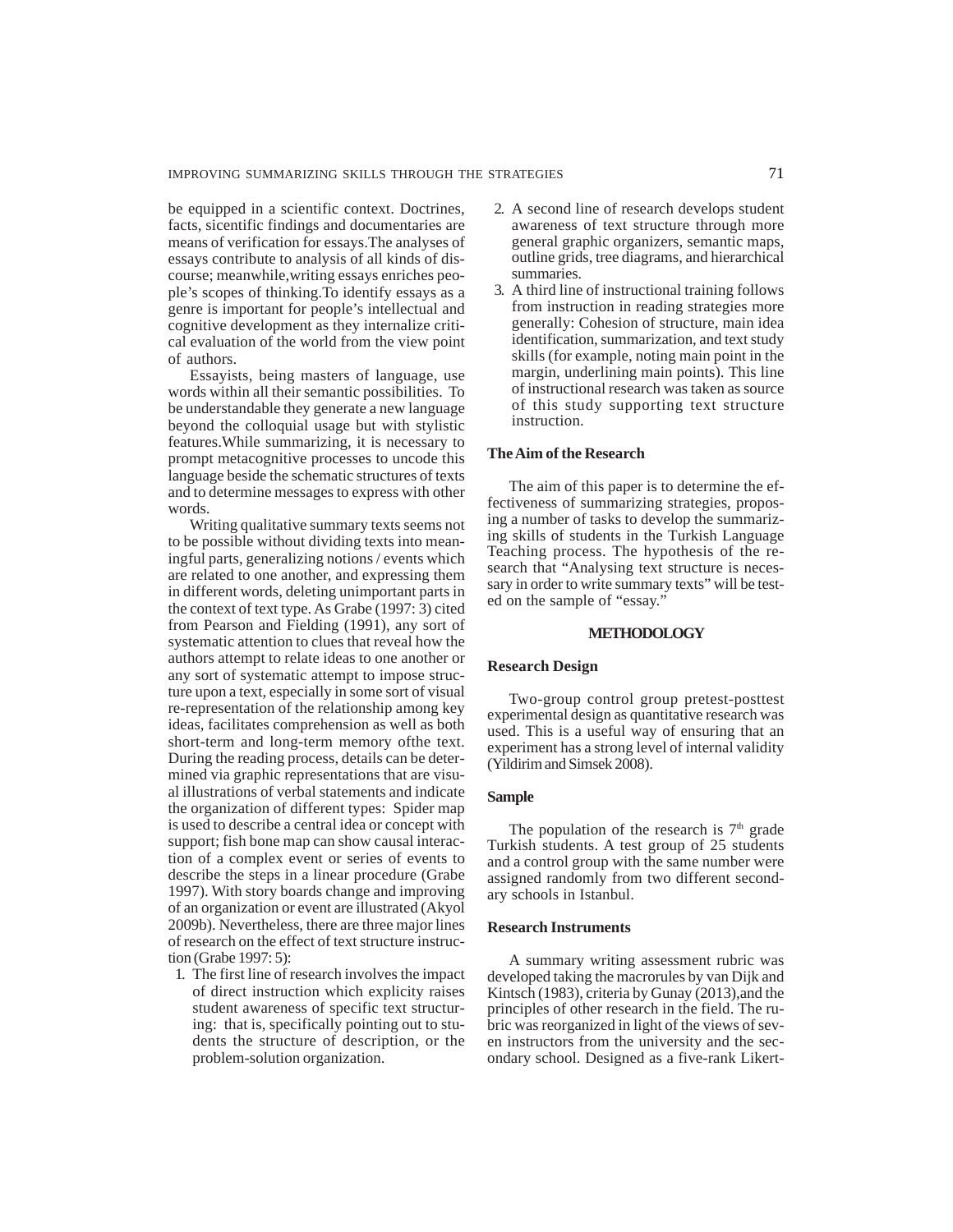type scale,the rubric is composed of 4 sub-dimensions (content, macrorulers, form and comprehension questions) and 26 items. Cronbach's alpha reliability factor is found at .793 for the whole scale of the Rubric.

#### **Procedure**

*1. Lesson (Pretest):* The groups summarized an essay without any instruction after they answered five comprehension questions on the essay to determine their understanding of the text.

*2. Lesson:* The test group was asked "how they summarize" and here are some answers: "We read andI write what I've understood," "I write sentences from the beginning, the middle and the end of the text," "I write what each paragraph means to me." As seen, the students do not use any summarising strategies. After that, following the first major line of text structure instruction by Grabe (1997), some summarizing rules by Gunay (2013: 136) were presented to the test group. Then, a summary text of an essay was projected on the board to show students how these rules work for comparing the source and summary text. The students determined the parts of the text for each sentence in the summary text and decided on which parts of the text had been deleted, and which sequence in the source text had been substituted or replaced by which proposition in the summary.

*3. and 4. Lessons:* During 40x2 minute length of time,another essay without paragraph divisions or a title was given to the test group and students divided it into paragraphs.Then,they wrote a summary sentence for each paragraph, answering questions prepared for each paragraph. After that, they prepared only one question containing all the questions to find the main idea;they found a title with respect to the main idea and compared it with the title of the text.

*5. and 6. Lessons:* The test group divided into smaller groups and organized another essay into semantic parts with colored pencils. Then, the groups wrote a summary of each partexplaining what they deleted, generalized or constructed and got points from 1 to 5 for each part for a competition.

*7. Lesson:* The test and control groups were post-tested summarizing the same essay used in the pretest and answeringthe same comprehension questions.

### **Data Analyses**

The summaries of the groups were evaluated by three experts and correlation was found significant at the level of 0.05 (correlation coefficient: .862) by Spearman's rank correlation.As the number of groups (25) was under 30, nonparametric Mann-Whitney U Test was appliedvia SPSS 18.0 for Windows. To compare the scores of the pretest and post-test of the groups, Wilcoxon Signed-Rank Test was used.

## **RESULTS**

The result of Mann Whitney U test, which is used to evaluate the difference between the scores of pretests of groups, ensures that the randomization process was effective and that the two groups are equal (Table 1).

From this data, it can be said that the difference between the test group and control group is found not to be significiant in content  $(U=$ 294.00, p>0.05), macrorulers (U=262.00, p>0.05), form (U=188.00, p $>0.05$ ), comprehension (U= 302.00, p>0.05)and the sum (U=246.50, p>0.05).

From the data analyses of post-tests of the groups illustrated in Table 2, it can be concluded that the difference between test group and control group after the summary writing instruction

**Table 1: The results of Mann-Whitney U test for pretests of groups**

| Groups  |                | <i><u><b>Ouestion</b></u></i> | N  | S.O.  | S.T.   | U      | Z        | p    |
|---------|----------------|-------------------------------|----|-------|--------|--------|----------|------|
| Test    | Content        | 10                            | 25 | 26.24 | 656.00 | 294.00 | $-.360$  | .719 |
| Control | Content        | 10                            | 25 | 24.76 | 619.00 |        |          |      |
| Test    | Macrorulers    | 3                             | 25 | 27.52 | 688.00 | 262.00 | $-1.002$ | .316 |
| Control | Macrorulers    | 3                             | 25 | 23.48 | 587.00 |        |          |      |
| Test    | Form           |                               | 25 | 26.67 | 640.00 | 188.00 | $-1.705$ | .088 |
| Control | Form           |                               | 25 | 20.05 | 441.00 |        |          |      |
| Test    | Comprehension  |                               | 25 | 25.92 | 648.00 | 302.00 | $-.205$  | .837 |
| Control | Comprenhension |                               | 25 | 25.08 | 627.00 |        |          |      |
| Test    | <b>Sum</b>     | 26                            | 25 | 28.14 | 703.50 | 246.50 | $-1.284$ | .199 |
| Control | Sum            | 26                            | 25 | 22.86 | 571.50 |        |          |      |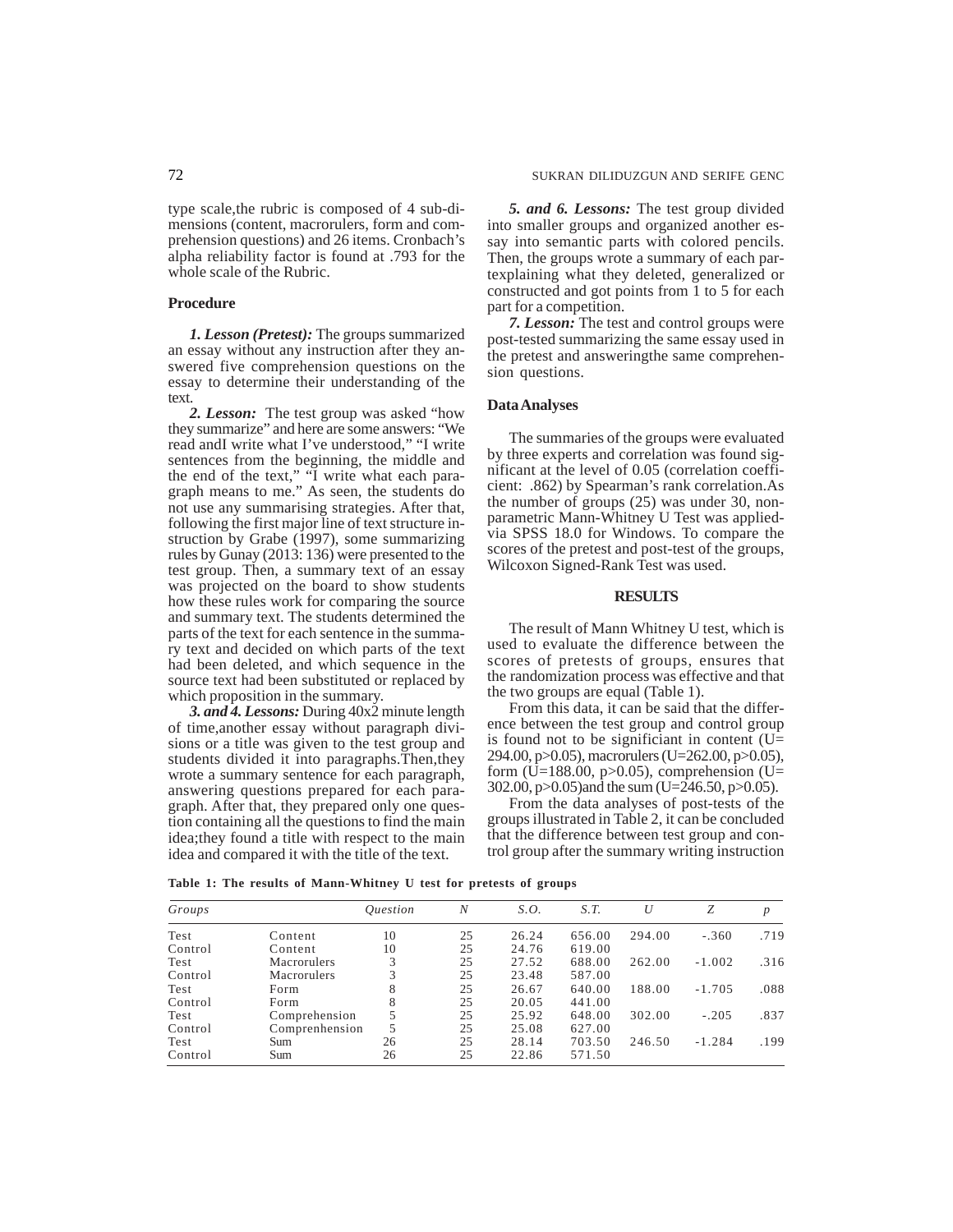is significiant in all subdimensions and in sum  $(U=23.00, p<0.05)$ .

The difference between test group and control group is found significiant in the subdimensions of content (U=17.50, p<0.05), macrorulers  $(U=15.00, p<0.05)$ , form  $(U=22.00, p<0.05)$  and comprehension (U=131.50,  $p<0.05$ ).

A Wilcoxon test was conducted to evaluate whether the test group showed greater difference between the pretest and post-test (Table 3). The result of the Wilcoxon test indicated a significant difference,  $z = -4.37$ ,  $p < .01$ . The mean of negative ranks in favor or pay was.00 while the mean of positive ranks was 13.00.

The Wilcoxon signed-rank test showed that a 3 week, 5 lesson (5x40 minutes) instruction elicited a statistically significant change in writing summary texts. The results indicated a significant difference in content,  $z = -4.37$ ,  $p < .01$ , in macrorulers  $z = -4.29$ ,  $p < .01$ , in form  $z = -4.26$ , p  $< .01$  and in comprehension  $z = -4.13$ ,  $p < .01$ .

The result of the Wilcoxon test conducted to evaluate the difference between the scores of pretests and post-tests of control group showed that there is not a significiant change in the sum,z  $= -.122$ ,  $p > .05$  and in other subdimensions (Table 4).

The results of the Wilcoxon test for control group that evaluate whether control group showed any difference between the scores of pretests and post-test is not significiant in content,  $z = -1.07$ ,  $p > .05$ , in macrorulers  $z = -.68$ ,  $p >$ .05, in form  $z = -17$ ,  $p > 0.05$  and in comprehension  $z = -1.33, p > .05.$ 

## **DISCUSSION**

The students copied verbatim from sources when summarizing; they had little appreciation of the need to extract the main points and restate them in their own words, which is called copydelete strategy (Brown and Day 1983). Recogni-

**Table 2: The results of Mann-Whitney U test for posttests of groups**

| Groups  |               | <i><u><b>Ouestion</b></u></i> | N  | S.O.  | S.T.   | U      | Ζ       | p    |
|---------|---------------|-------------------------------|----|-------|--------|--------|---------|------|
| Test    | Content       | 10                            | 25 | 37.30 | 932.00 | 17.50  | $-5.72$ | .000 |
| Control | Content       | 10                            | 25 | 13.70 | 342.50 |        |         |      |
| Test    | Macrorulers   | 3                             | 25 | 37.40 | 935.00 | 15.00  | $-5.82$ | .000 |
| Control | Macrorulers   |                               | 25 | 13.60 | 340.00 |        |         |      |
| Test    | Form          |                               | 25 | 37.12 | 928.00 | 22.00  | $-5.64$ | .000 |
| Control | Form          |                               | 25 | 13.88 | 347.00 |        |         |      |
| Test    | Comprehension |                               | 25 | 32.74 | 818.50 | 131.50 | $-3.52$ | .000 |
| Control | Comprehension |                               | 25 | 18.26 | 456.50 |        |         |      |
| Test    | Sum           | 26                            | 25 | 37.08 | 927.00 | 23.00  | $-5.61$ | .000 |
| Control | Sum           | 26                            | 25 | 13.92 | 348.00 |        |         |      |

**Table 3: The results of Wilcoxon signed-rank test for pretests and post-tests of test group**

| Group         | Rank           | N              | S.O.  | S.T.   | Ζ       | $\boldsymbol{p}$ |
|---------------|----------------|----------------|-------|--------|---------|------------------|
| Deney Grubu   | Negative ranks | $\Omega$       | .00   | .00.   |         |                  |
| Content       | Positive ranks | 25             | 13.00 |        |         |                  |
|               | Ties           | $\Omega$       |       | 325    | $-4.37$ | .000             |
|               | Total          | 25             |       |        |         |                  |
| Deney Grubu   | Negative ranks | $\Omega$       | .00.  | .00.   |         |                  |
| Macrorulers   | Positive ranks | 24             | 12.50 |        |         |                  |
|               | <b>Ties</b>    |                |       | 300.00 | $-4.29$ | .000             |
|               | Total          | 25             |       |        |         |                  |
| Deney Grubu   | Negative ranks |                | 1.00  | 1.00   |         |                  |
| Form          | Positive ranks | 23             |       |        |         |                  |
|               | Ties           |                | 13.00 | 299.00 | $-4.26$ | .000             |
|               | Total          | 25             |       |        |         |                  |
| Deney Grubu   | Negative ranks | $\overline{2}$ | 2.75  | 5.50   |         |                  |
| Comprehension | Positive ranks | 22             |       |        |         |                  |
|               | Ties           |                | 13.39 | 294.50 | $-4.13$ | .000             |
|               | Total          | 25             |       |        |         |                  |
| Deney Grubu   | Negative ranks | $\Omega$       | .00   | .00.   |         |                  |
| Sum           | Positive ranks | 25             |       |        |         |                  |
|               | Ties           | $\theta$       | 13.00 | 325.00 | $-4.37$ | .000             |
|               | Total          | 25             |       |        |         |                  |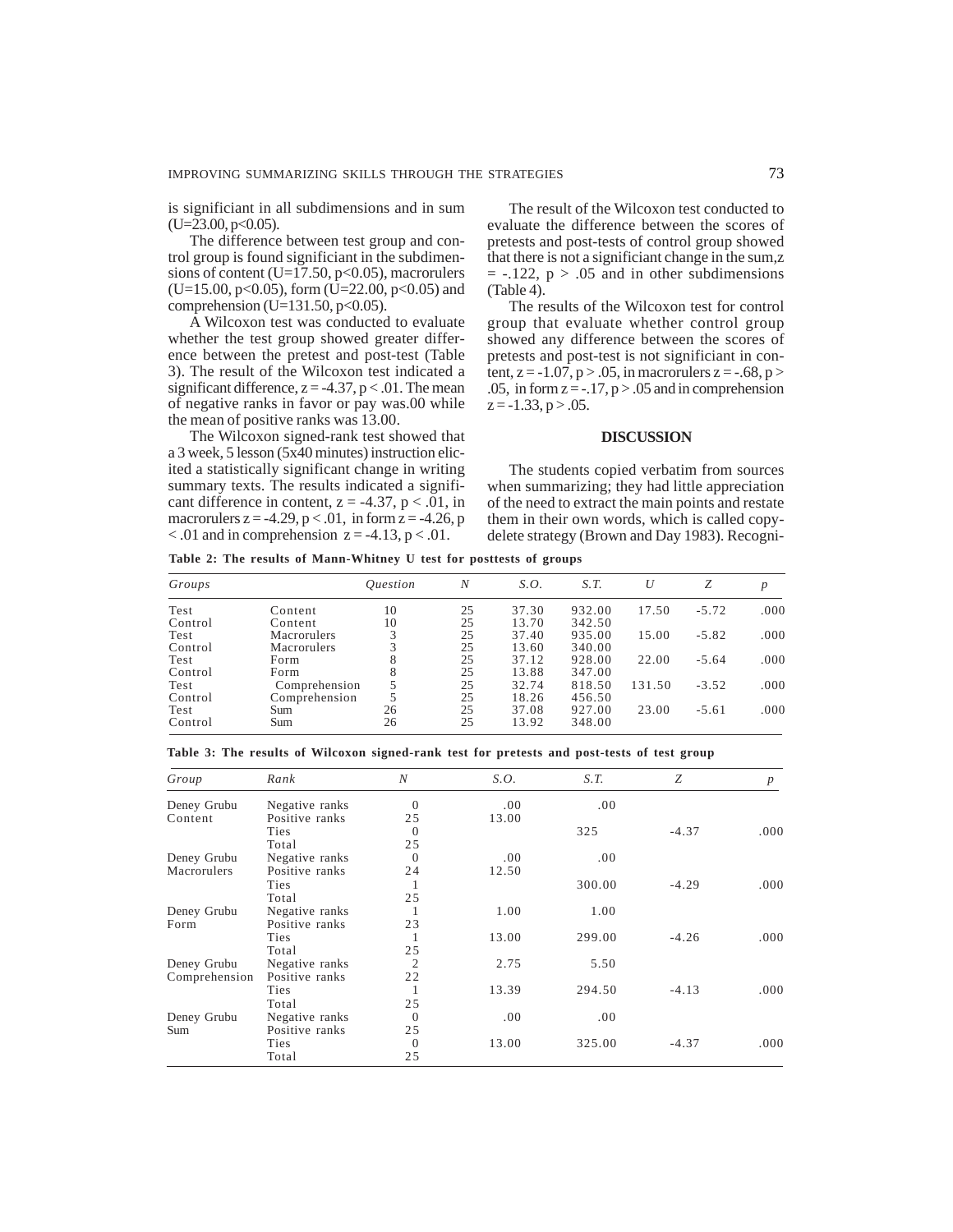| Group              | Rank           | N              | S.O.  | S.T.   | Z       | $\boldsymbol{p}$ |
|--------------------|----------------|----------------|-------|--------|---------|------------------|
| Control            | Negative ranks | 14             | 11.39 | 159.50 |         |                  |
| Content            | Positive ranks | $\frac{8}{3}$  | 11.69 | 93.50  |         |                  |
|                    | Ties           |                |       |        | $-1.07$ | .282             |
|                    | Total          | 24             |       |        |         |                  |
| Control            | Negative ranks | 10             | 8.10  | 81.00  |         |                  |
| <b>Macrorulers</b> | Positive ranks | 6              | 9.17  | 55.00  |         |                  |
|                    | Ties           | 9              |       |        | $-.68$  | .491             |
|                    | Total          | 25             |       |        |         |                  |
| Control Form       | Negative ranks | 13             | 9.31  | 121.00 |         |                  |
|                    | Positive ranks | $\frac{9}{3}$  | 14.67 | 132.00 |         |                  |
|                    | Ties           |                |       |        | $-.17$  | .491             |
|                    | Total          | 25             |       |        |         |                  |
| Control            | Negative ranks | 9              | 9.50  | 85.50  |         |                  |
| Comprehension      | Positive ranks | 13             | 12.88 | 167.50 |         |                  |
|                    | Ties           | 3              |       |        | $-1.33$ | .182             |
|                    | Total          | 25             |       |        |         |                  |
| Control Sum        | Negative ranks | 12             | 11.17 | 134.00 |         |                  |
|                    | Positive ranks | 11             | 12.91 | 142.00 |         |                  |
|                    | Ties           | $\overline{2}$ |       |        | $-.12$  | .903             |
|                    | Total          | 25             |       |        |         |                  |

**Table 4: The results of Wilcoxon signed-rank test for pretests and posttests of control group**

tion of the contextual and schematic structures of different text types not only provides reception and production of the texts more easily but also equips people with appropriate summarizing strategies. Over the past 15 years, research on discourse analysis and language comprehension have increasingly demonstrated that text structure awareness has a strong impact on efforts to improve reading instruction (Grabe 1997).

Determining the schematic structure of the text while reading means determining essential points which are the top-level unities, which must be in summary texts (Yagcioglu 1998). For example, while summarizing narrative texts, events in the story are given sequentially and details / other events are omitted, the propositions which are related to title construct the frame of the text and are explained / supported in the text and take place in the summary of informative texts/expository essays (Uzun 2003). The study based on skills inproducing written text process, summarizing process and expository text structure by Ulper and Akkok (2010) also show that presenting characteristics of expository text structure such as problem-solving structure and schematic structure of problem-solving, when integrated with the given cognitive operations, have a positive effect on improving summarizing skills.

The results of Diliduzgun's research (2013) on summarizing activities in Turkish Language Teaching have pointed out the facts that the same kind of reading and summarizing activities are

applied to different types of texts. Besides, there are no tasks for the students to perceive and practice the content and form of summary texts, and summarizing is regarded as underlining important sentences. While teachers state that narrative texts are summarized in common and that summarizing activities are insufficient, their knowledge of summarizing strategies is also not sufficient.

Comprehending and summarizing essays, which are on the borderline between literary and unliterary, is harder than summarizing other genres. Authors do not state their ideas directly; instead, they tell a story or point out an event. Therefore, readers must evaluate the whole text to grasp authors' intentions. It is important to distinguish between literal and implied meanings (Brown 2000). "A good part of text coherence indeed resides in the text itself rather than being a result of reader interpretation" (Grabe 1997: 4). Briefly, to comprehend essays and to determine their gists are important for people when developing their receptive skills, language skills and critical thinking. The activities on writing summary texts for essays also contribute to general summarizing ability.

The result of this experimental research on summarizing essays indicates that there is a significiant change between the control group and test group, which had summary writing instruction, which supports Cakir's experimental study (1996) in which a test group showed progress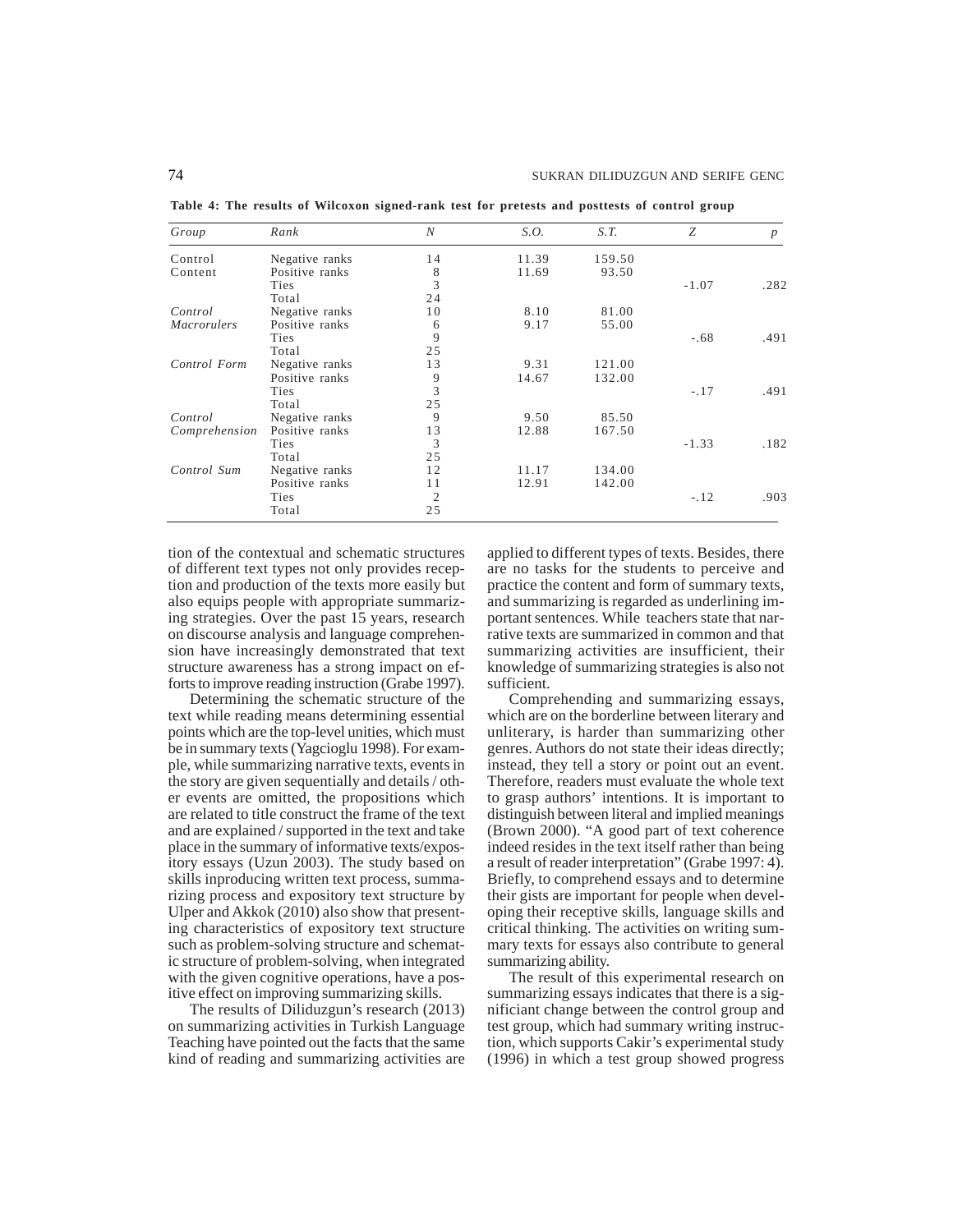after the activities on awareness of macropositions.

This paper, which is based on Grabe's text structure instruction (1997) and in which the texts are essentially divided into meaninful parts to determine the topic sentences, not only supports Brown and Day's study (1983) applying macrorulers but also makes contribution to Kecik's research (1993) as a result of which she found that Turkish students apply deletion easily, hardly use construction and are not good at generalization, and urged on the activities which help students to relate propositions, to find important knowledge and present them in different form. Akyol (2009a: 38) also proposes drawing outlines as a reading strategy of informative texts, determining the topics and main ideas of paragraphs under the title. This research has paid attention to Blanchard and Root's (2004) activities in which source texts and summary texts are compared. .

## **CONCLUSION**

People need to determine the macropositions of several discourse types to which they are always exposed,even in daily life, to develop their intellectual/critical thinking and recall the knowledge when required, which requires judgement and effort, knowledge and strategies, one of which includes macrorulers. Therefore, people should get instruction in recognizing the contextual and schematic structures of different text types, which are regarded as exercises in applied cognitive science and not only provide reception and production of the texts more easily but also equip people with appropriate summarizing strategies. In this research, "essay" as a kind of text type was focused on for the reason that the analyses of essays in which the authors do not state their ideas directly in a specific type of text organization contribute the development of thinking for analyses of all kinds of discourse. Along with the activities in the research, the students gained knowledge about what is required when they are asked to summarise and to develop summarizing strategies.

As a result of this research, the students in the test group tended to use their own words, applying macrorulers, thus avoiding details, and determining, classifying and putting macropositions in a logical order. After instruction, the students in the test group avoided using quotations, examples and questions in their summary texts. They seemed more careful about the introduction, development and conclusion parts of summary texts. Some answered the comprehension questions in post-test while they did not in pretest, and the answers of some got more expositive after text structure instruction

#### **RECOMMENDATIONS**

Writing summaries is not only the most essential sign of text comprehension but also a device to transfer knowledge to long-term memory to recall the knowledge when required. Research in the field and this study as well determine that people need to be instructed to improve summaring skills which require them to relate, simplify and instensify their knowledge of the source text using receptive and productive skills together. When Turkish language teaching books have been examined by several researchers, it has been found that there are no specific summarizing exercises, and the students are asked to write summaries as a product without a summary writing process. This research aims to propose summarising activities based on text structure and especially text types for instructors and writers of Turkish language teaching textbooks. This kind of instruction is also thought to lead to active learning, and the results of interviews with the students indicate that they were entertained during the research process as well.

#### **REFERENCES**

- Adali O 2003. *Anlamak ve Anlatmak*. Istanbul: Pan Yayincilik.
- Akyol H 2006. *Yeni Programa Uygun Turkce Ogretim Yontemleri.* Ankara: Kok Yayincilik.
- Akyol H 2009a. Okuma. In: A Kirkkilic, H Akyol (Eds.): *Ilkogretimde Turkce Ogretimi.* Ankara: Pegem Akademi, pp. 15-48.
- Akyol H 2009b. Gorsel Okuma ve Sunu. In: A Kirkkilic, H Akyol (Eds.): *Ilkogretimde Turkce Ogretimi.* Ankara: Pegem Akademi, pp. 163-192.
- Atabas H 2013. Deneme ve deneme yazarligi. *Cagdas Turk Dili,* 299: 670-675.
- Blanchard K, Root C 2004. *Ready to Write More: From Paragraph to Essay.* 2nd Edition. USA: Longman
- Brown AL Day JD 1983. Macrorules for Summarizing Texts: The Development of Expertise. *Technical Report,* 270. Center for the Study of Reading. Cambridge, MA: Bolt, Beranek and Newman, Inc.
- Brown HD 2000. *Teaching by Principles An Interactive Approach to Language Pedagogy.* 2nd Edition. USA: Longman.